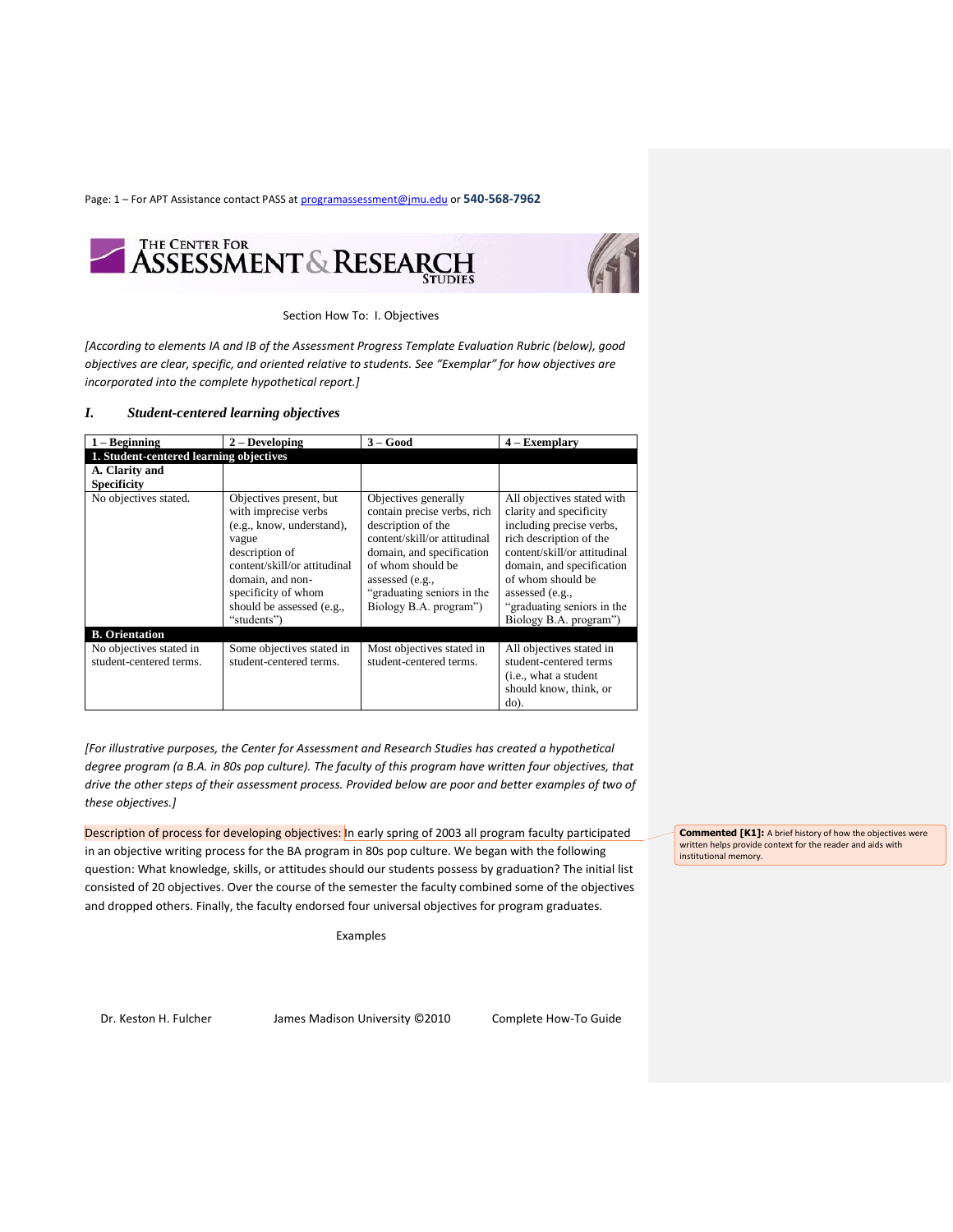### Page: 2 – For APT Assistance contact PASS at [programassessment@jmu.edu](mailto:programassessment@jmu.edu) or **540-568-7962**

|               | Example 1                                                                             |               |
|---------------|---------------------------------------------------------------------------------------|---------------|
| Poor          | The students will understand basic components of 80s pop culture.                     | <b>Commen</b> |
|               |                                                                                       | Commen        |
| <b>Better</b> | Students graduating from the BA program in 80s pop culture will identify (a) relevant | broad.        |
|               | musicians, (b) TV shows and movies, (c) fads, and (d) technology of the period.       | Commen        |

|        | Example 2                                                                                                                                                                                                                                                                                                                                                           |  |
|--------|---------------------------------------------------------------------------------------------------------------------------------------------------------------------------------------------------------------------------------------------------------------------------------------------------------------------------------------------------------------------|--|
| Poor   | <b>Faculty</b> will teach writing skills.                                                                                                                                                                                                                                                                                                                           |  |
| Better | Students graduating from the BA program in 80s pop culture will write a cogent<br>argument about how a political event in the 80s shaped pop culture. These papers<br>should (a) contain a coherent argument, (b) use references appropriately, (c) be well<br>organized, (d) and consist of sentence-level mechanics that enhance the readability of<br>the paper. |  |

## **Two other examples of good objectives**

Students will interpret quantitative results based on an analysis of (a) methodology, (b) graphs, and (c) tables.

Students graduating from the BA program in 80s pop culture will deliver effectively a presentation with an (a) engaging introduction, (b) a logical and fluid body, and (c) a conclusion that reinforces the main ideas of the presentation and closes smoothly.

**ted [K2]:** Not specific.

**ited [K3]:** Verbs like "know" or "understand" are too

**nted [K4]:** Fails to elaborate on the major components of 80s pop culture.

**Commented [K5]:** Note that this objective provides much more guidance to the rest of the assessment process: specificity about whom is assessed, relevant verb (identify) associated with the desired behavior, and detail regarding what the students should identify.

**Commented [K6]:** Objectives should be stated in terms of what students should know, think, or do. This objective is stated in terms of what faculty will do.

**Commented [K7]:** Again, a good objective like this one gives important clues about what an assessment will entail.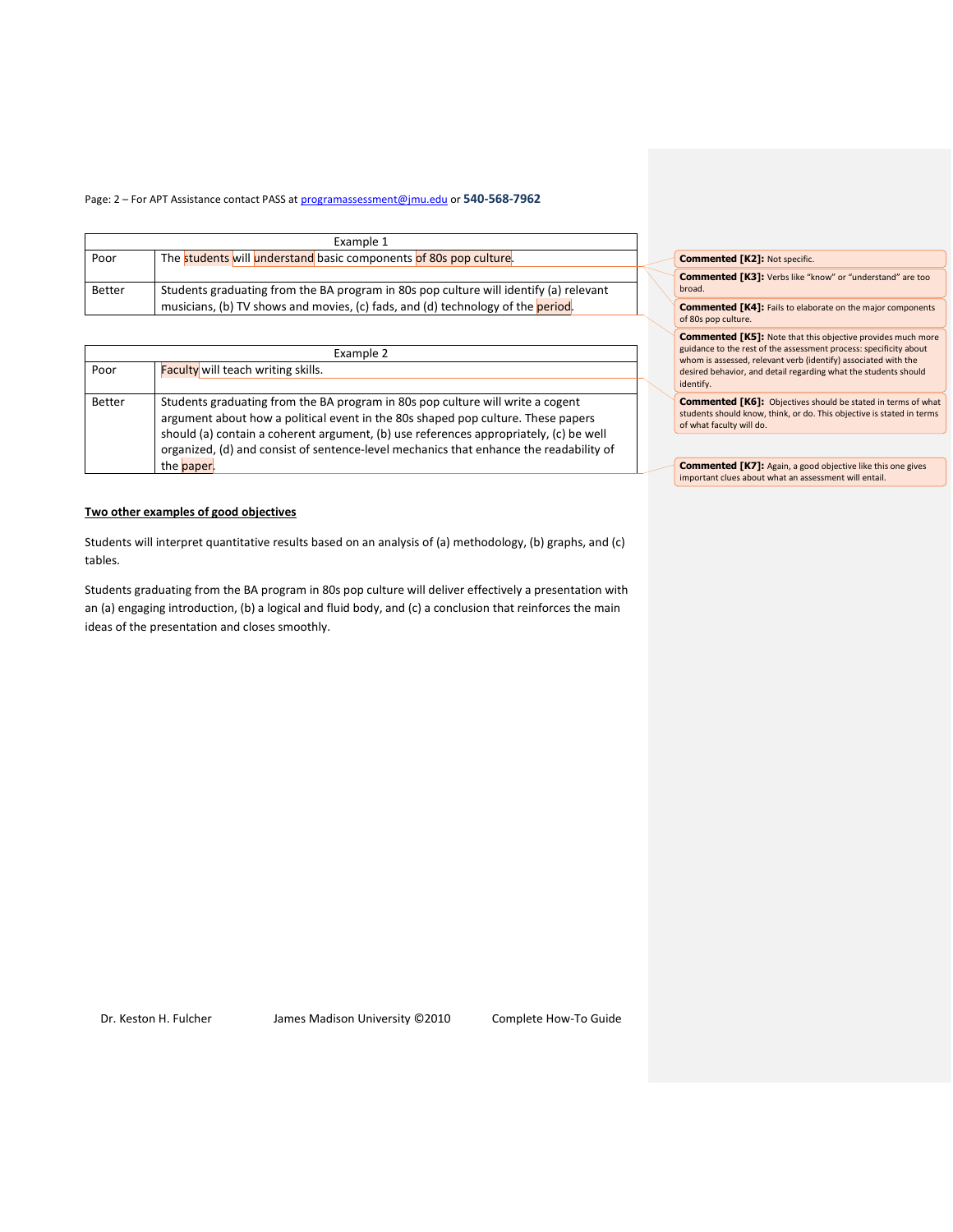Page: 3 – For APT Assistance contact PASS at [programassessment@jmu.edu](mailto:programassessment@jmu.edu) or **540-568-7962**

Section How To: II. Course/Learning Experiences

According to Element II of the Assessment Progress Template Evaluation Rubric (below), all objectives should have classes and/or activities linked to them. See "Total Example" for how this component is incorporated into the complete hypothetical report.

# *II. Course/learning experiences that are mapped to objectives*

| $1 -$ Beginning       | $2 - Developing$          | $3 - Good$                | $4 - Exemplary$           |
|-----------------------|---------------------------|---------------------------|---------------------------|
| No activities/courses | Activities/courses listed | Most objectives have      | All objectives have       |
| listed.               | but link to objectives is | classes and/or activities | classes and/or activities |
|                       | absent.                   | linked to them.           | linked to them.           |

For illustrative purposes, the Center for Assessment and Research Studies has created a hypothetical degree program (a B.A. in 80s pop culture). The faculty of this program have written four objectives that drive the other steps of the assessment process. Provided on the following pages are two acceptable ways of constructing a "curriculum map" relative to these objectives.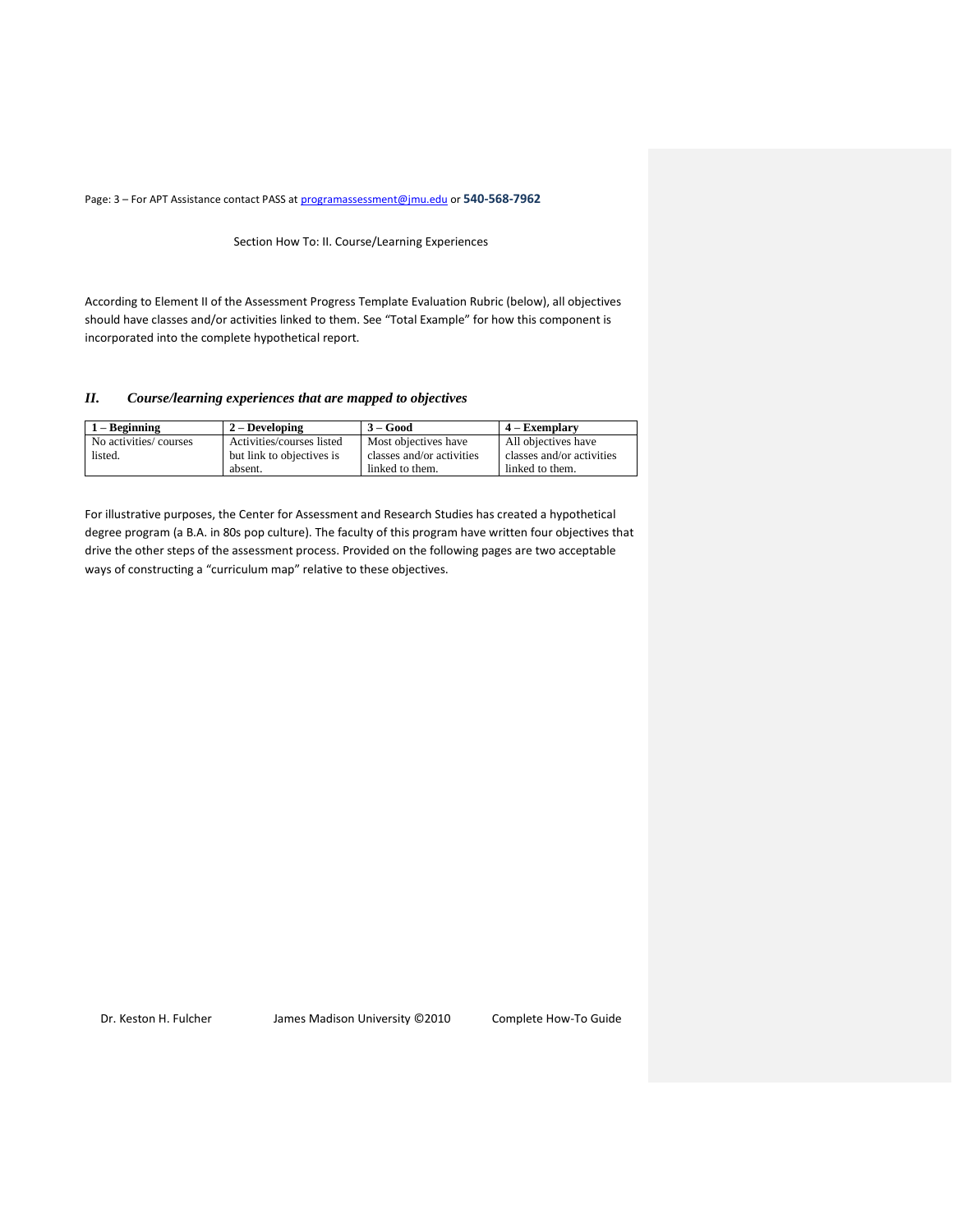## Page: 4 – For APT Assistance contact PASS at [programassessment@jmu.edu](mailto:programassessment@jmu.edu) or **540-568-7962**

# Example 1 (More detailed)

Coverage objective: 0 =No Coverage; 1 = Slight Coverage; 2 = Moderate Coverage; 3 = Major Coverage

|                                    | Obj 1<br>(Identification of | Obj 2 (Research<br>Methodology) | Obj 3 (Writing<br>Critically) | Obj 4 (Oral Comm) |
|------------------------------------|-----------------------------|---------------------------------|-------------------------------|-------------------|
|                                    | 80s Components)             |                                 |                               |                   |
| PCUL201                            | $\overline{3}$              | $\mathbf 0$                     | $\mathbf{1}$                  | $\mathbf 0$       |
| (Introduction to                   |                             |                                 |                               |                   |
| the 80s)                           |                             |                                 |                               |                   |
| <b>PCUL301 (80s)</b>               | 3                           | $\mathbf 0$                     | $\mathbf 1$                   | $\overline{2}$    |
| Music)                             |                             |                                 |                               |                   |
| PCUL302 (80s                       | $\overline{3}$              | $\mathbf 0$                     | $\mathbf{1}$                  | $\overline{2}$    |
| Fads)                              |                             |                                 |                               |                   |
| PCUL303 (80s TV                    | $\overline{3}$              | $\mathbf 0$                     | $\mathbf 0$                   | $\overline{2}$    |
| and Movies                         |                             |                                 |                               |                   |
| <b>PCUL304 (80s)</b>               | 3                           | $\mathbf{1}$                    | $\mathbf{1}$                  | $\pmb{0}$         |
| Technology)                        |                             |                                 |                               |                   |
|                                    |                             |                                 |                               |                   |
| PCUL361(Methods                    | $\pmb{0}$                   | 3                               | $\mathbf 1$                   | $\pmb{0}$         |
| and Analysis)                      |                             |                                 |                               |                   |
| <b>PCUL401 (80s)</b>               | $\mathbf{1}$                | $\mathbf{1}$                    | $\overline{3}$                | $\mathbf 0$       |
| Politics and                       |                             |                                 |                               |                   |
| Culture)                           |                             |                                 |                               |                   |
|                                    |                             |                                 |                               |                   |
| PCUL402 (Profiles<br>of 80s Icons) | $\mathbf 1$                 | $\mathbf 0$                     | $\mathbf{1}$                  | 3                 |
|                                    |                             |                                 |                               |                   |
| PCUL403(The                        | $\overline{2}$              | $\mathbf 0$                     | 0                             | $\pmb{0}$         |
| Music Video)                       |                             |                                 |                               |                   |
| PCUL404(The 80s                    | $\pmb{0}$                   | $\overline{2}$                  | $\overline{3}$                | $\mathbf{1}$      |
| and Today)                         |                             |                                 |                               |                   |
| <b>PCUL480</b>                     | $\pmb{0}$                   | $\overline{2}$                  | $\mathbf 2$                   | $\overline{2}$    |
| (Capstone)                         |                             |                                 |                               |                   |

**Commented [K8]:** This type of curriculum map not only shows what classes link to which objectives, but also reveals the degree to which the classes are intended to link to the objectives. Here are a few observations one could make from this map: (1) The courses are aligned most closely with objective 1 (2) and objective 4 has the least coverage. (3) Relatively speaking PCUL403 (The Music Video) is less aligned with the program objectives than other courses.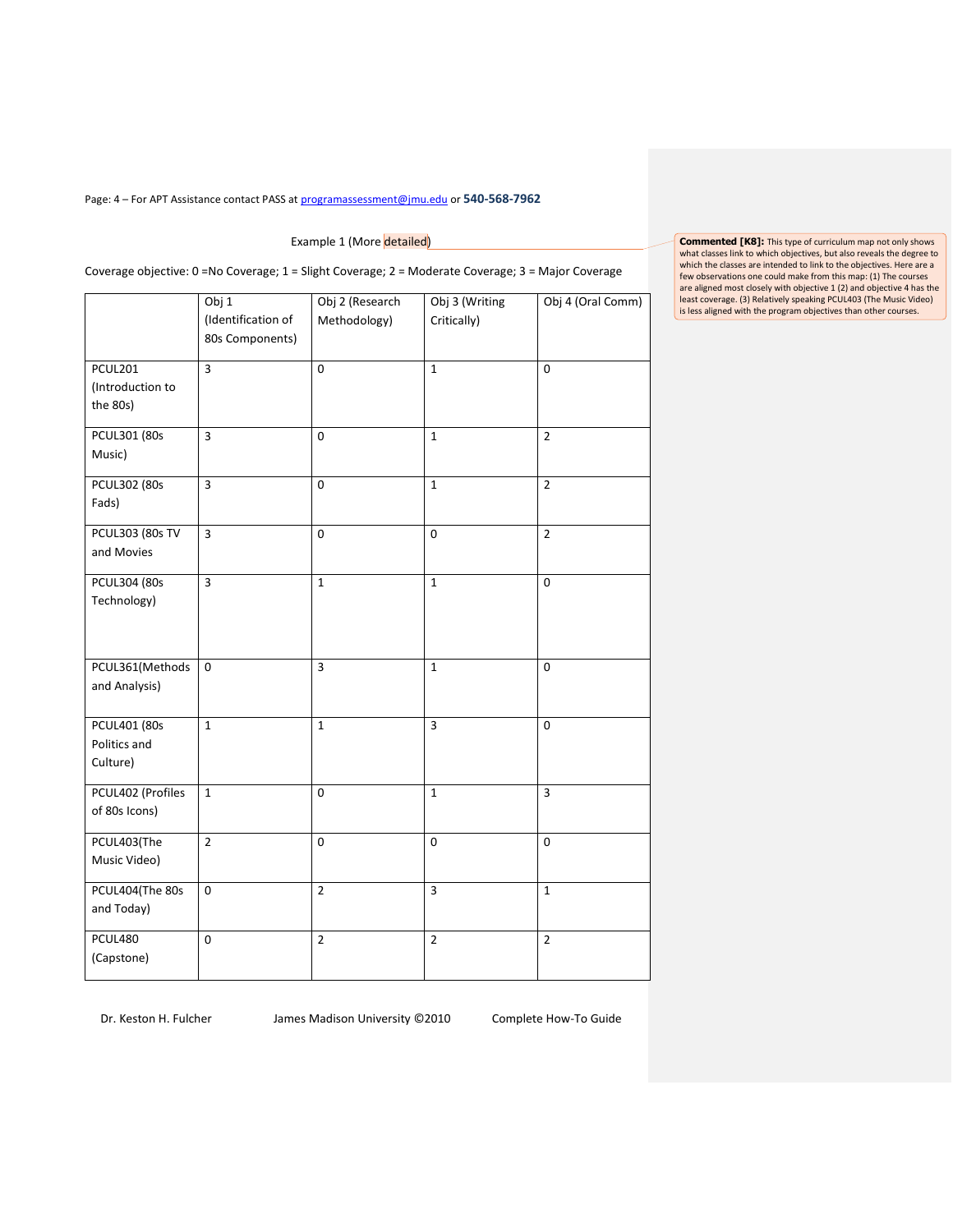# Page: 5 – For APT Assistance contact PASS at [programassessment@jmu.edu](mailto:programassessment@jmu.edu) or **540-568-7962**

| Example 2 (Less detailed) |                                      |                |             |             |  |
|---------------------------|--------------------------------------|----------------|-------------|-------------|--|
|                           | Obj X                                | Obj X (Writing | Obj X (Oral | Obj 4 (Team |  |
|                           | (Identification of<br>8s Components) | Critically)    | Comm)       | Work)       |  |
| PCUL201                   | x                                    |                | x           |             |  |
| (Introduction to          |                                      |                |             |             |  |
| the 80s)                  |                                      |                |             |             |  |
| PCUL301 (80s              | x                                    |                | x           | x           |  |
| Music)                    |                                      |                |             |             |  |
| <b>PCUL302 (80s)</b>      | x                                    |                | x           | x           |  |
| Fads)                     |                                      |                |             |             |  |
| PCUL303 (80s TV           | x                                    |                |             | x           |  |
| and Movies                |                                      |                |             |             |  |
| <b>PCUL304 (80s)</b>      | X                                    | x              | x           |             |  |
| Technology)               |                                      |                |             |             |  |
| PCUL361(Methods           |                                      | X              | x           |             |  |
| and Analysis)             |                                      |                |             |             |  |
| PCUL401 (80s              | X                                    | x              | x           |             |  |
| Politics and              |                                      |                |             |             |  |
| Culture)                  |                                      |                |             |             |  |
| PCUL402 (Profiles         | X                                    |                | x           | x           |  |
| of 80s Icons)             |                                      |                |             |             |  |
| PCUL403(The               | X                                    |                |             |             |  |
| Music Video)              |                                      |                |             |             |  |
| PCUL404(The 80s           |                                      | x              | x           | x           |  |
| and Today)                |                                      |                |             |             |  |
| PCUL480                   |                                      | X              | x           | X           |  |
| (Capstone)                |                                      |                |             |             |  |
|                           |                                      |                |             |             |  |

**Commented [K9]:** This type of curricular map is acceptable but provides less information than the first example.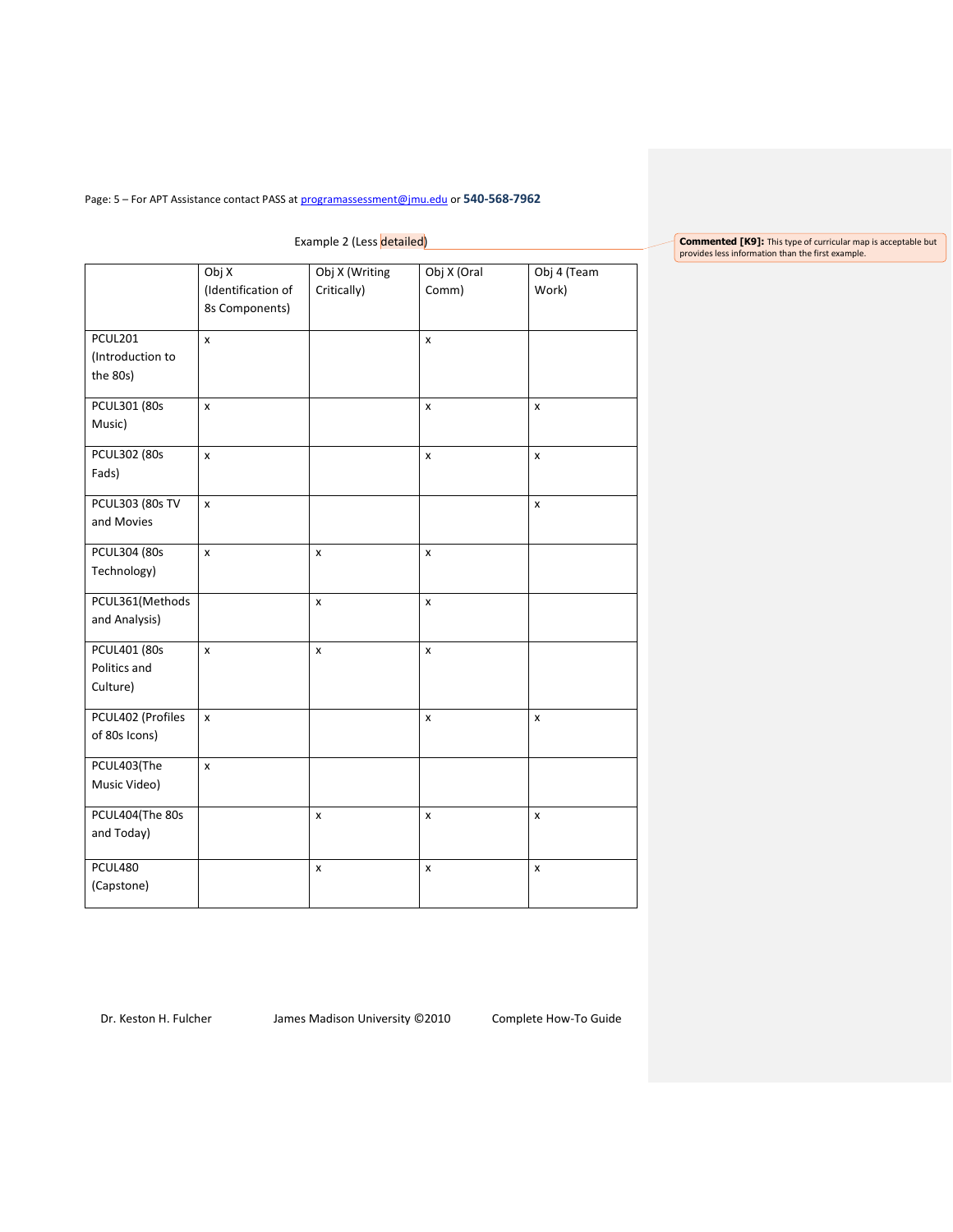Page: 6 – For APT Assistance contact PASS at [programassessment@jmu.edu](mailto:programassessment@jmu.edu) or **540-568-7962**

### Section How To: 3. Methodology

The Methods section of the APT is the most involved. Essentially, programs make an argument that the methodologies used for their assessments are of sufficient quality to yield trustworthy results. This How-To piece gives programs a sense of what type of evidence constitutes a strong argument and, concomitantly, high ratings on the evaluation rubric. As with other sections, if you need assistance please contact PASS. *See "Total Example" for how the methodology section is incorporated into the complete hypothetical report.]*

Although optional, CARS recommends that you provide a table at the beginning of this section summarizing the methods. This provides a quick overview for the reader. For example:

*The BA program in 80s Pop Culture uses four instruments for its assessment. This table summarizes the process involving these instruments. More detail about the methodology follows the table.*

|                                 | Corresponds to<br>which objective(s) | Type of Measure | Data Collection                               | <b>Expected Results</b>                                                         |
|---------------------------------|--------------------------------------|-----------------|-----------------------------------------------|---------------------------------------------------------------------------------|
| <b>Graduation Test</b>          | 1 (identification) &<br>2 (methods)  | <b>Direct</b>   | Census of students<br>on assessment<br>day.   | Avg of 80% correct<br>on identification<br>items and 65% on<br>methods items.   |
| <b>Writing Rubric</b>           | 3 (writing)                          | <b>Direct</b>   | Representative<br>Sampling/Course<br>Embedded | Avg of 3<br>(competent) for<br>each writing trait.                              |
| Oral<br>Communication<br>Rubric | 4 (oral<br>communication)            | <b>Direct</b>   | Representative<br>Sampling/Course<br>embedded | Avg of 3<br>(competent) for<br>each oral comm.<br>Trait.                        |
| <b>Graduation Survey</b>        | 1, 2, 3, 4                           | Indirect        | Census of students<br>on assessment<br>day.   | Avg of 3<br>(moderate gain)<br>for each item set<br>representing<br>objectives. |

The Methods section of the APT is evaluated via five elements of the evaluation rubric. I will present those elements, followed by an annotated write-up for a multiple-choice test and a write-up for a performance assessment (writing), and then additional tips.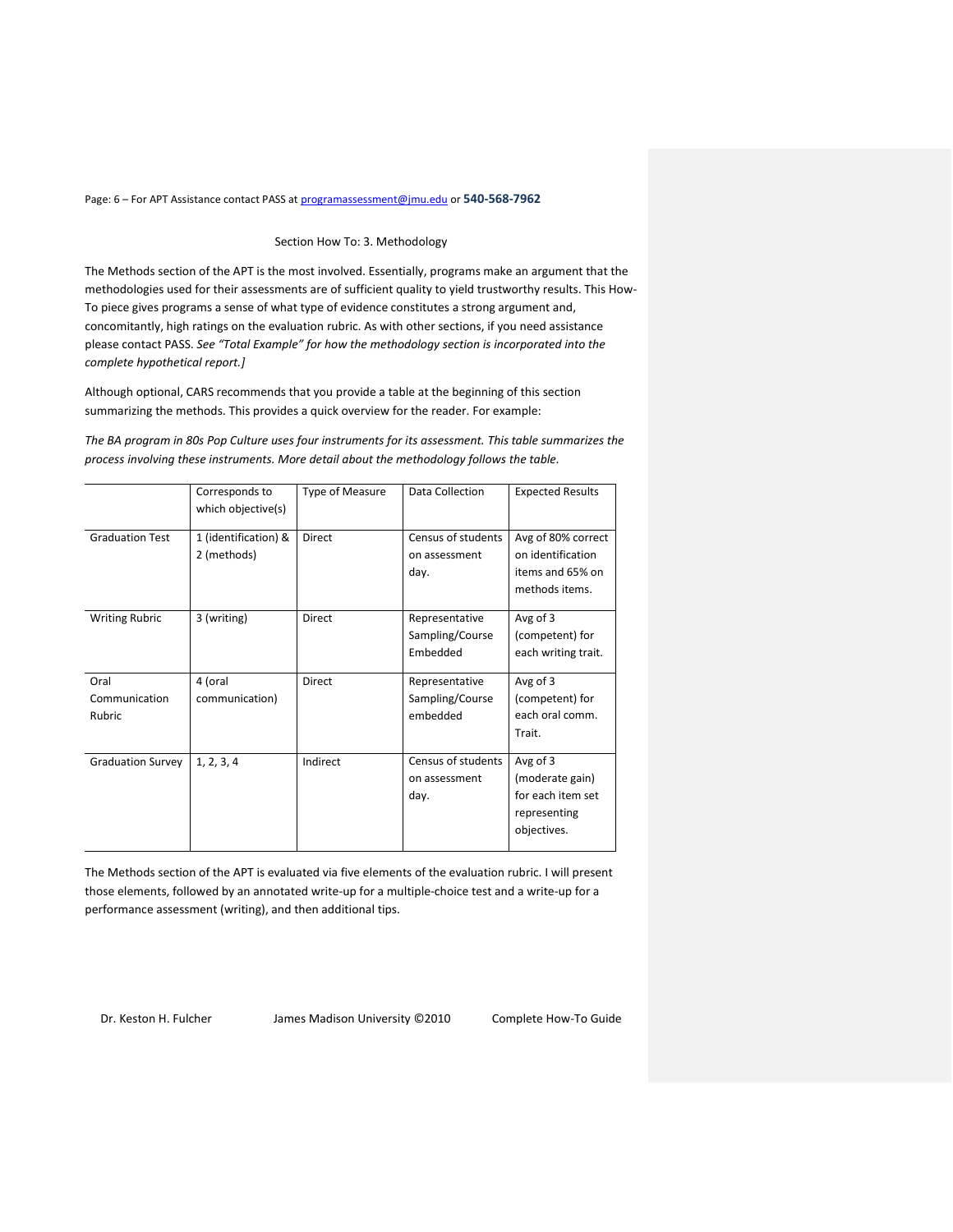Page: 7 – For APT Assistance contact PASS at [programassessment@jmu.edu](mailto:programassessment@jmu.edu) or **540-568-7962**

## *III. Systematic method for evaluating progress on objectives*

| $1 -$ Beginning                                                                          | $2 - Developing$                                                                                                                                                                                                                                                               | $3 - Good$                                                                                                                                                                                                                                                      | $4 -$ Exemplary                                                                                                                                                                                                                                                            |
|------------------------------------------------------------------------------------------|--------------------------------------------------------------------------------------------------------------------------------------------------------------------------------------------------------------------------------------------------------------------------------|-----------------------------------------------------------------------------------------------------------------------------------------------------------------------------------------------------------------------------------------------------------------|----------------------------------------------------------------------------------------------------------------------------------------------------------------------------------------------------------------------------------------------------------------------------|
| A. Relationship between measures and objectives                                          |                                                                                                                                                                                                                                                                                |                                                                                                                                                                                                                                                                 |                                                                                                                                                                                                                                                                            |
| Seemingly no relationship<br>between objectives and<br>measures.                         | At a superficial level, it<br>appears the content<br>assessed by the measures<br>matches the objectives,<br>but no explanation is<br>provided.                                                                                                                                 | General detail about how<br>objectives relate to<br>measures is provided. For<br>example, the faculty<br>wrote items to match the<br>objectives, or the<br>instrument was selected<br>"because its general<br>description appeared to<br>match our objectives." | Detail is provided<br>regarding objective-to-<br>measure match. Specific<br>items on the test are<br>linked to objectives. The<br>match is affirmed by<br>faculty subject experts<br>(e.g., through a backwards)<br>translation).                                          |
| <b>B.</b> Types of Measures                                                              |                                                                                                                                                                                                                                                                                |                                                                                                                                                                                                                                                                 |                                                                                                                                                                                                                                                                            |
| No measures indicated                                                                    | Objectives are not<br>assessed via direct<br>measures (only with<br>indirect measures).                                                                                                                                                                                        | Most objectives assessed<br>with direct measures.                                                                                                                                                                                                               | All objectives assessed<br>using at least one direct<br>measure (e.g., tests,<br>essays).                                                                                                                                                                                  |
| C. Specification of desired results for objectives                                       |                                                                                                                                                                                                                                                                                |                                                                                                                                                                                                                                                                 |                                                                                                                                                                                                                                                                            |
| No a priori desired results<br>for objectives                                            | Statement of desired<br>result (e.g., student<br>growth, comparison to<br>previous year's data,<br>comparison to faculty<br>standards, performance<br>vs. a criterion), but no<br>specificity (e.g., students<br>will grow; students will<br>perform better than last<br>year) | Desired result specified.<br>(e.g., our students will<br>gain 1/2 standard deviation<br>from junior to senior year;<br>our students will score<br>above a faculty-<br>determined standard).<br>"Gathering baseline data"<br>is acceptable for this<br>rating.   | Desired result specified<br>AND justified (e.g., Last<br>year the typical student<br>scored 20 points on<br>measure x. The current<br>cohort underwent more<br>extensive coursework in<br>the area, so we hope that<br>the average student scores<br>22 points or better.) |
| D. Data collection & Research design                                                     |                                                                                                                                                                                                                                                                                |                                                                                                                                                                                                                                                                 |                                                                                                                                                                                                                                                                            |
| No information is<br>provided about data<br>collection process or data<br>not collected. | No information is<br>provided about data<br>collection process or data<br>not collected.                                                                                                                                                                                       | No information is<br>provided about data<br>collection process or data<br>not collected.                                                                                                                                                                        | No information is<br>provided about data<br>collection process or data<br>not collected.                                                                                                                                                                                   |
| E. Additional validity evidence                                                          |                                                                                                                                                                                                                                                                                |                                                                                                                                                                                                                                                                 |                                                                                                                                                                                                                                                                            |
| No additional<br>psychometric properties<br>provided.                                    | No additional<br>psychometric properties<br>provided.                                                                                                                                                                                                                          | No additional<br>psychometric properties<br>provided.                                                                                                                                                                                                           | No additional<br>psychometric properties<br>provided.                                                                                                                                                                                                                      |

## **Example: Graduation Test**

*General Info/Relationship to Objectives/Validity Evidence:* The current version (III) of the graduation test is a 100-item multiple choice test developed internally by the program's faculty. The initial form of the test was piloted in 2003. Based on subsequent content analysis by two program faculty and psychometric analysis by the Center for Assessment and Research Studies, the test was re-vamped two times resulting in the current version (III), which has been administered since 2005. The items of the test were written expressly to correspond with objective 1 (identification of elements of 80's culture – items 1 through 60) and objective 2 (interpretation of quantitative results – items 61-100). Two other faculty members reviewed the items and agreed that the items matched the objectives as intended. The

Dr. Keston H. Fulcher James Madison University ©2010 Complete How-To Guide

**Commented [KHF10]:** Element 3B on rubric focuses on type of measure. Here I indicate that this is a multiple choice test (a direct measure). In addition I provide some brief information about the test and its development.

**Commented [KHF11]:** Element 3A on rubric. I indicate how the instrument "maps on" to objective(s). The more specific, the better. Note that I indicated which items correspond to which objectives.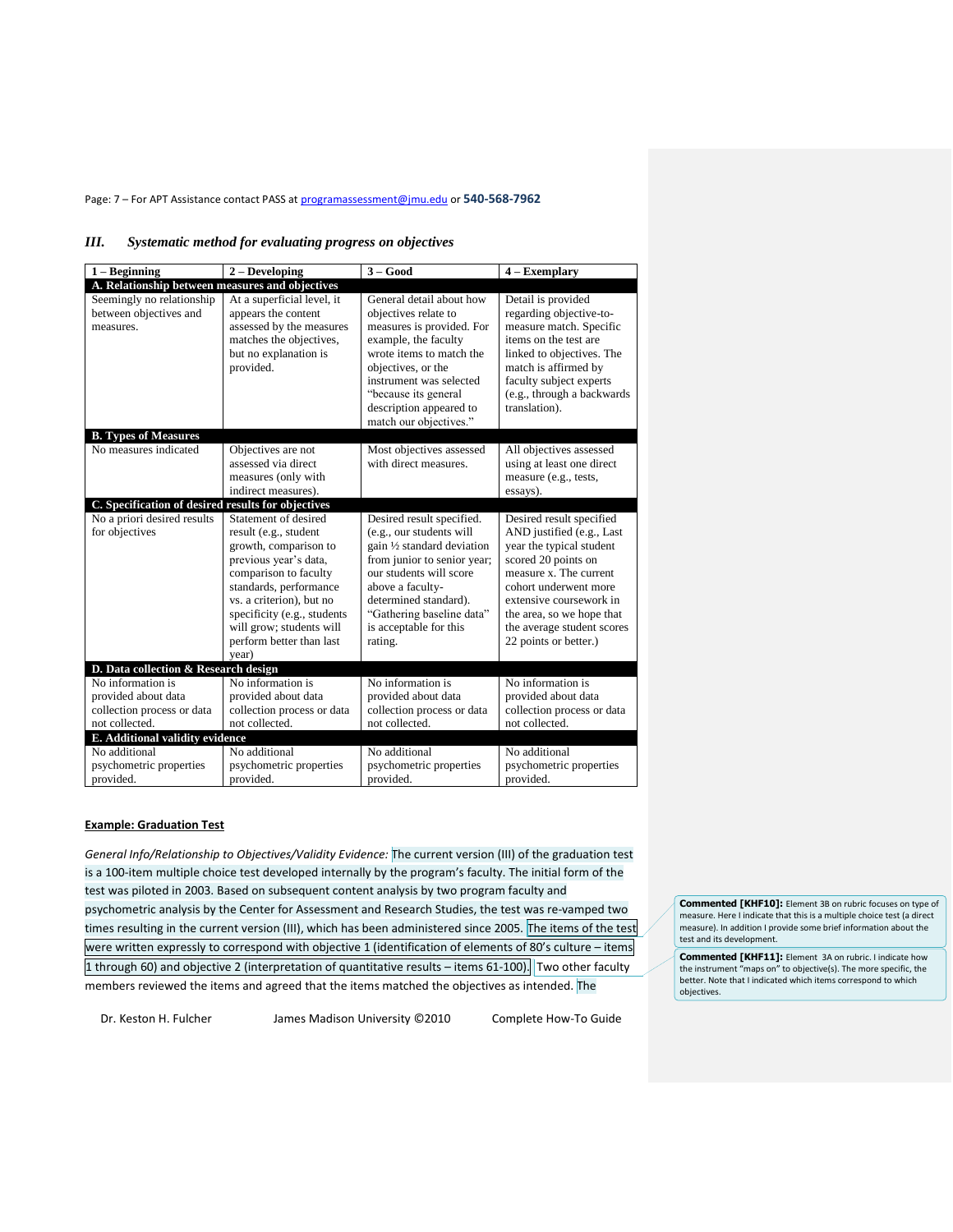#### Page: 8 – For APT Assistance contact PASS at [programassessment@jmu.edu](mailto:programassessment@jmu.edu) or **540-568-7962**

internal consistency (as estimated by Cronbach's alpha) of the identification subscale has ranged from .76 to .84 and for the methodology subscale has ranged from .74 to .81. According to measurement experts, these reliabilities are appropriate for group-level decisions. Furthermore, the scores on these two subscales have correlated from .22 to .40 with program GPA, which lends evidence that there is some overlap between students' performances in classes and their performances on the test.

*Data Collection:* All students in PCUL480 (our senior capstone) take the graduation test as part of Assessment Day in February. Because students are required to take this class, almost always their final semester, the results are reflective of graduating seniors. Ten percent of students' final grades in PCUL480 is based on their performance on this exam, hence students typically put forth good effort. Proctors report that over 95% of students finish the test within the allotted amount of time (90 minutes). This year (spring 2010), 89 out of 91 students who were currently enrolled in the class completed the test.

*Expected Results for Current Year (spring 2010)*: Student performance has improved steadily since 2005. Last year's (2009) scores were 81% correct on the identification subscale and 60% correct on the methodology subscale. Faculty are satisfied with the performance on the identification subscale, so we continued with our desired result of 80% correct. On the other hand, the methodology scores were considered too low. Because we emphasized methodology in additional courses over the last several years, we upped our expectation for scores in the methodology section to 65%.

Below is an example for a performance assessment.

### **Example: Writing Rubric**

*General Info/Relationship to Objectives/Validity Evidence: This is the 2<sup>nd</sup> year we will be using the 80s* Pop Culture writing rubric, which corresponds with objective 3 (writing critically). We adapted this rubric from JMU's official writing rubric:

www.**jmu**[.edu/assessment/.../](http://www.jmu.edu/assessment/.../JMU_Final_Writing_Rubric_f08.pdf)**JMU**\_Final\_**Writing**\_**Rubric**\_f08.pdf *.* The initial rubric was chosen as a starting point because it represented writing similarly to how we articulated it. Specifically its Complexity trait corresponded to our ideas of a "cogent argument"; the *Style* and *Usage & Mechanics* traits were similar to our conceptualization of "sentence-level mechanics that enhance readability"; and the *Organization* trait captured our ideas of "well organized." So, we kept those traits. However we felt the JMU rubric underrepresented "using references appropriately." Therefore, we added that element. So, in all we retained four elements from the JMU rubric and added a fifth (references) to best correspond with the definition of writing implied by our third objective.

We wanted to ensure that faculty were evaluating the writing assessment consistently. To do so, we consulted with Program Assessment Support Services (PASS), part of the Center for Assessment and Research Studies. PASS conducted generalizability (i.e., reliability) analyses of the results over the past two years. The first year yielded a phi coefficient of .54, which was unsatisfactorily low (i.e., low rater agreement). This year the phi coefficient is .68. We think this improvement may be due to better rater training. This year's aggregate writing scores correlated at .25 with the students' SAT Writing scores, providing some additional validity evidence for the our writing assessment.

Dr. Keston H. Fulcher James Madison University ©2010 Complete How-To Guide

**Commented [KHF12]:** Element 3E on rubric. I provide reliability information about the scores from the instrument and they are acceptable (i.e., > .60). Also, the scores are correlated with course grades. A positive correlation between the two provides additional validity evidence.

**Commented [KHF13]:** Element 3D on rubric. Note how the exact number of students who took the test is identified and the argument about how those students are representative to, in this case, graduating seniors. Information about student motivation and conditions of testing also presented.

**Commented [KHF14]:** Element 3C on rubric. What results did you want to see from the assessment and why? Providing a rationale is very important. You can justify your desired results in many ways, for example, using previous results as benchmarks, using a standard setting procedure for competency, using discipline specific standards, etc.

**Commented [K15]:** PASS is available to aid you with all components of your assessment process. You may find them particularly helpful regarding data analysis and selecting instruments[. programassessment@jmu.edu](mailto:programassessment@jmu.edu) or **540-568-7962**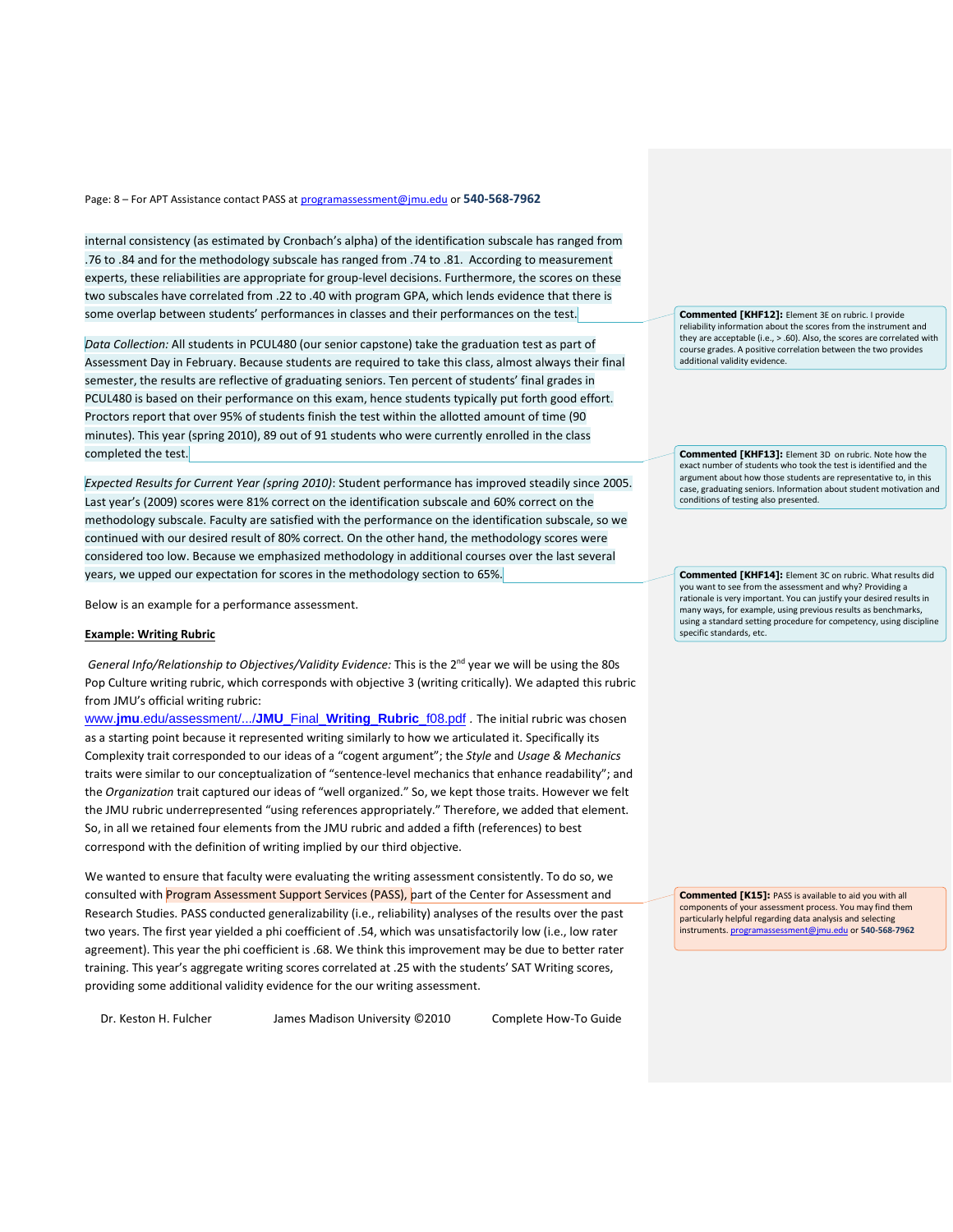#### Page: 9 – For APT Assistance contact PASS at [programassessment@jmu.edu](mailto:programassessment@jmu.edu) or **540-568-7962**

*Data Collection:* All students in PCUL480 (our senior capstone) are required to complete a 10-page argumentative paper about how a political event in the 80s shaped pop culture. As this assignment is worth 25% of the course grade, students tend to give a good effort. Twenty papers, four from each section, are randomly selected. Two teams of two program faculty raters evaluate the papers, 10 papers per team. These four raters spend approximately an hour and a half on rater training at the outset to assist with inter-rater reliability.

Expected Results for Current Year (spring 2010): Each trait on the rubric is evaluated on a four-point scale (1 = Beginning; 2 = Developing; 3 = Competent; 4 = Advanced) with corresponding behavioral anchors. For example, for the *Usage and Mechanics* trait a 3 connotes writing that "Is generally free of errors in mechanics, usage, grammar, or sentence structure. Reads smoothly. Problems do not compromise meaning." Given that these students are seniors, we endeavor for the average scores of this group to be at or higher than 3 for each writing trait, connoting competency or better.

## **Additional Notes per improving the methods section.**

# *About…Relation between objectives and measures*

Because assessment should indicate the degree to which students have made progress on objectives, it's important to make the case that your measures (instruments) are congruent with the objectives. The more detail you provide, the more convincing. For example, you could indicate which items correspond to which objective for a multiple choice test or how an element of a rubric matches to an objective for a performance assessment (like writing). Such detail indicates that the program gave serious consideration to the measure-to-objective match.

Note that one instrument, like a multiple choice test, could represent more than one objective. In other words, you need not have a separate instrument for each objective. Nevertheless, you would still need to make the argument about how that instrument corresponds to those multiple objectives.

## *About…Type of measures*

Direct measures of student learning like tests, essays, and portfolios provide the most compelling assessment evidence. Indirect measures, like surveys, can be useful as a supplement to the direct measures. You can achieve a perfect score on this element of APT evaluation rubric by having a direct measure associated with each objective. The ideal situation would be to also include an indirect measure related to each of the objectives. In doing so, you could evaluate an objective from multiple perspectives (i.e., students' actual performance and their self-reporting).

# *About…Specification of desired results for objectives*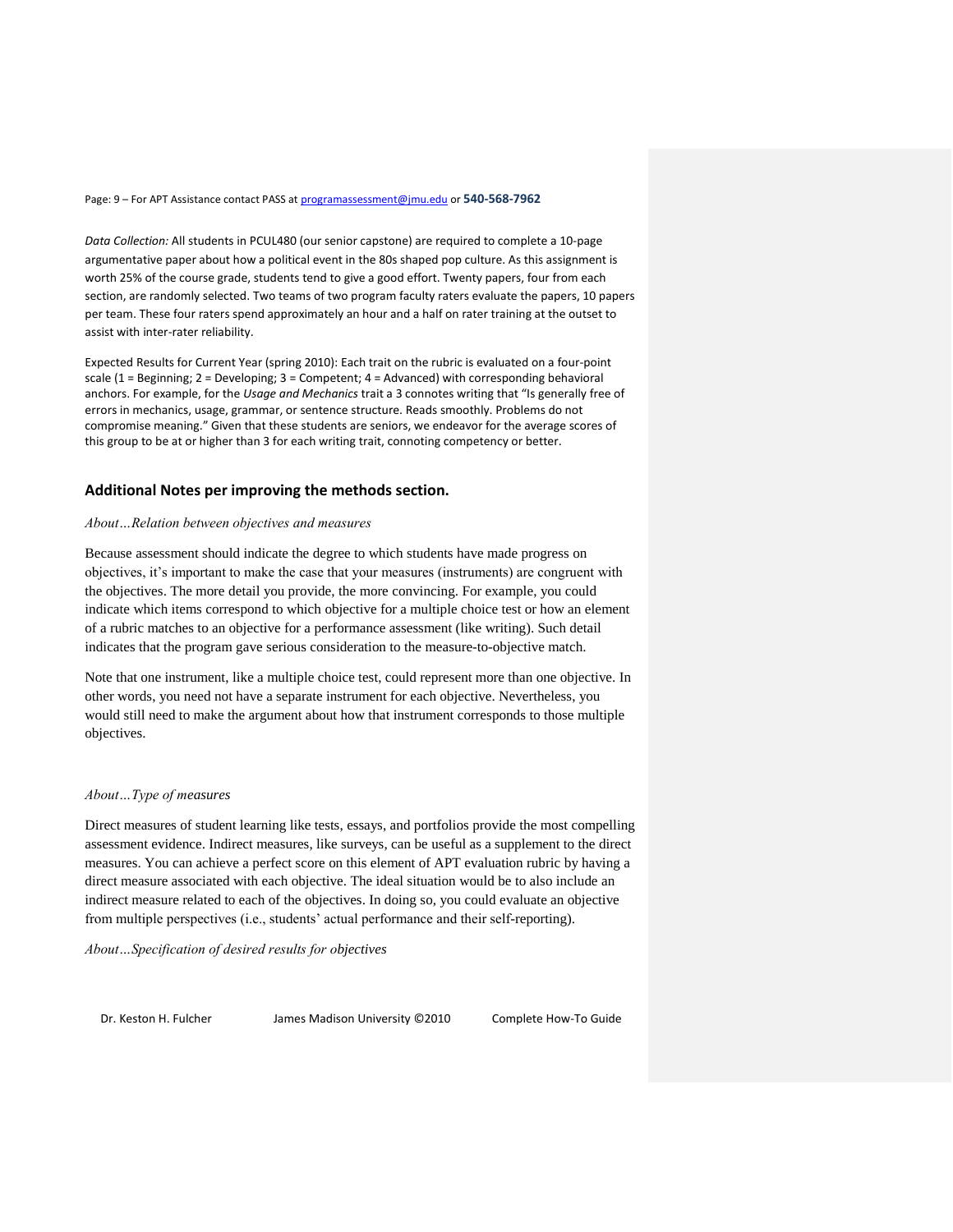#### Page: 10 – For APT Assistance contact PASS at [programassessment@jmu.edu](mailto:programassessment@jmu.edu) or **540-568-7962**

Results mean little without context. Therefore, providing a priori desired results allows programs greater context by which to talk about relative strengths and weaknesses. Desired results can be anything from percent of students meeting a standard, the average scores of students relative to a standard, degree of growth (requires pre-post testing), performance relative to national usergroup norms, performance vs. previous year, etc. However, just providing a target number is not enough. One must provide a rationale for this number. If collecting data from an instrument for the first time, then "collecting baseline data" may be appropriate.

# *About…Data collection and research design integrity*

Even with great objectives and measures, results will be compromised with poor data collection or research design. For example, if students do not give a good effort, or your sample is unrepresentative of your population of interest (e.g., all graduating seniors), then the results are less meaningful. The big elements here include information about your sample and how it's representative, the conditions under which the data are collected, and student motivation. Note that this rubric rewards programs for providing more information about their data collection process even if flawed. The rationale is that CARS can provide better help in subsequent assessment cycles to your program the more information you provide.

## About…*Additional validity evidence*

To this point, every part of a program's APT contributes to building an argument that the upcoming results are meaningful. In the language of measurement specialists, you are providing evidence for the validity of your results. In addition to this information, reliability of your scores is critical. For example, if test scores had reliability of .30 (which is really poor), then the scores would have considerable error. It would be like a presidential poll where the 95% confidence interval for percentage of votes for a candidate was 50 plus or minus 30. Obviously, this level of imprecision would not allow us to make meaningful inferences about the presidential race. In the testing literature, a reliability coefficient of .80 is excellent within the context of program evaluation. For most commonly used types of reliability (e.g., internal consistency; test-retest), .60 is considered the bare minimum for acceptability. However, there are alternative ways of estimating reliability. If you have questions or concerns about this area, please contact PASS.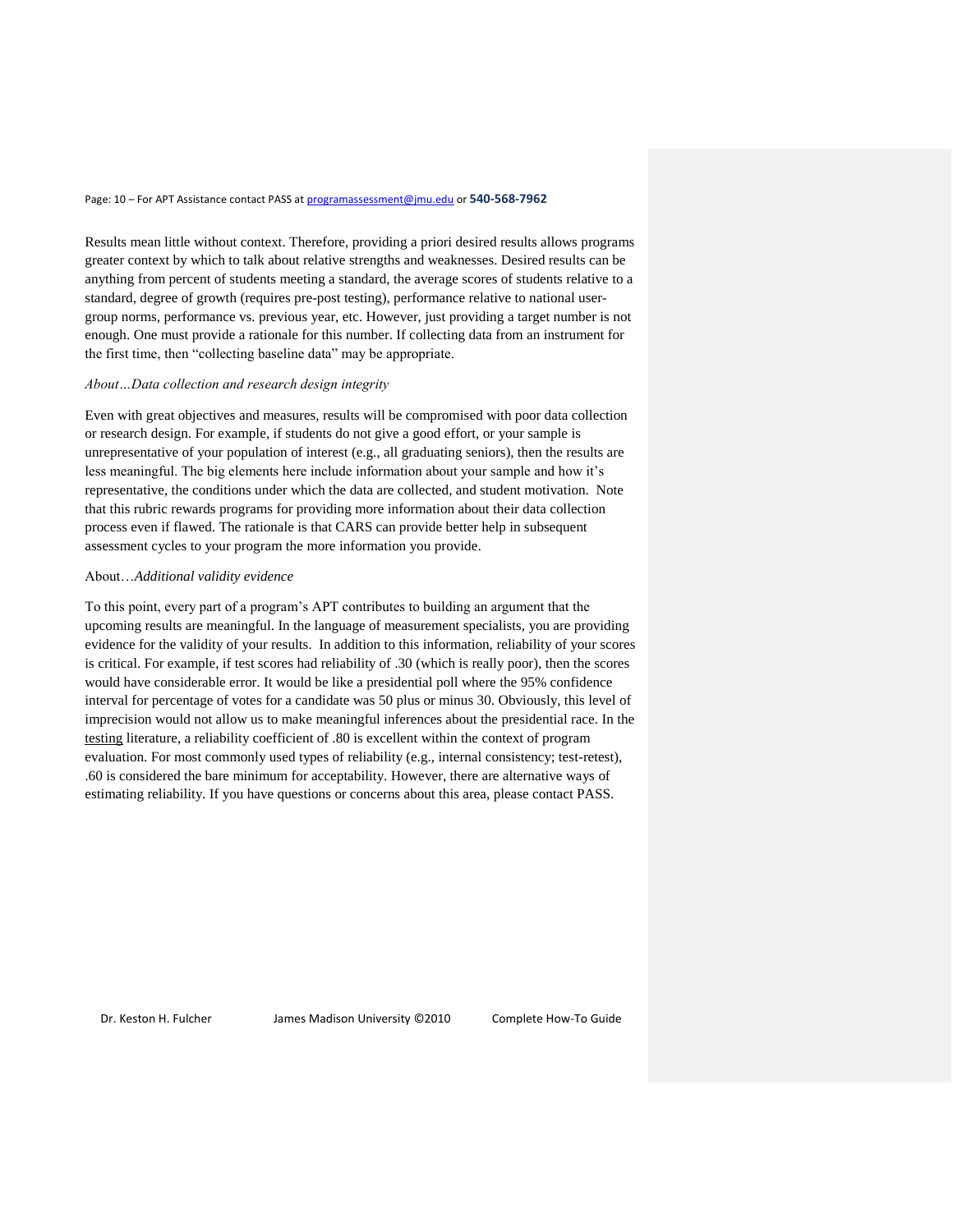Page: 11 – For APT Assistance contact PASS at [programassessment@jmu.edu](mailto:programassessment@jmu.edu) or **540-568-7962**

Section How To: 4. Results

This section should succinctly provide the results of the assessment as well as an interpretation of the results. This How-To segment provides the rubric elements that are used to evaluate this segment, then provides an annotated example of a results section including a table and interpretation of results. As with other sections, if you need assistance please contact PASS.

## *IV. Results of program assessment*

| $1 -$ Beginning                     | $2 - Developing$                                                                                                                                                                                                                      | $3 - Good$                                                                                                                                                                                                                     | $4 -$ Exemplary                                                                                                                                                                                                                                                                                               |
|-------------------------------------|---------------------------------------------------------------------------------------------------------------------------------------------------------------------------------------------------------------------------------------|--------------------------------------------------------------------------------------------------------------------------------------------------------------------------------------------------------------------------------|---------------------------------------------------------------------------------------------------------------------------------------------------------------------------------------------------------------------------------------------------------------------------------------------------------------|
| <b>A. Presentation of results</b>   |                                                                                                                                                                                                                                       |                                                                                                                                                                                                                                |                                                                                                                                                                                                                                                                                                               |
| No results presented                | Results are present, but it<br>is unclear how they relate<br>to the objectives or the<br>desired results for the<br>objectives.                                                                                                       | Results are present, and<br>they directly relate to the<br>objectives and the desired<br>results for objectives but<br>presentation is sloppy or<br>difficult to follow.<br>Statistical analysis may or<br>may not be present. | Results are present, and<br>they directly relate to<br>objectives and the desired<br>results for objectives, are<br>clearly presented, and<br>were derived by<br>appropriate statistical<br>analyses.                                                                                                         |
| <b>B.</b> History of results        |                                                                                                                                                                                                                                       |                                                                                                                                                                                                                                |                                                                                                                                                                                                                                                                                                               |
| No results presented                | Only current year's<br>results provided.                                                                                                                                                                                              | Past iteration(s) of results<br>(e.g., last year's) provided<br>for some assessments in<br>addition to current year's.                                                                                                         | Past iteration(s) of results<br>(e.g., last year's) provided<br>for majority of<br>assessments in addition to<br>current year's.                                                                                                                                                                              |
| <b>C.</b> Interpretation of Results |                                                                                                                                                                                                                                       |                                                                                                                                                                                                                                |                                                                                                                                                                                                                                                                                                               |
| No interpretation<br>attempted      | Interpretation attempted,<br>but the interpretation does<br>not refer back to the<br>objectives or desired<br>results of objectives. Or,<br>the interpretations are<br>clearly not supported by<br>the methodology and/or<br>results. | Interpretations of results<br>seem to be reasonable<br>inferences given the<br>objectives, desired results<br>of objectives, and<br>methodology.                                                                               | Interpretations of results<br>seem to be reasonable<br>given the objectives,<br>desired results of<br>objectives, and<br>methodology. Plus,<br>multiple faculty<br>interpreted results (not<br>just one person). And,<br>interpretation includes<br>how classes/activities<br>might have affected<br>results. |

For illustrative purposes, the Center for Assessment and Research Studies has created a hypothetical degree program (a B.A. in 80s pop culture). The faculty of this program have written four objectives that drive the other steps of their assessment process. Provided below is an annotated example of how results could be presented. Note that a table is not required for a high rating, but for many programs it may be the most efficient way to describe multi-faceted results.

The results are set up to address two questions. To what degree did this cohort of students achieve the desired results and are this year's results different than the previous year (if applicable)?

**Commented [KHF16]:** If your results are set up to answer specific questions, framing those questions at the beginning will help readers with interpretation.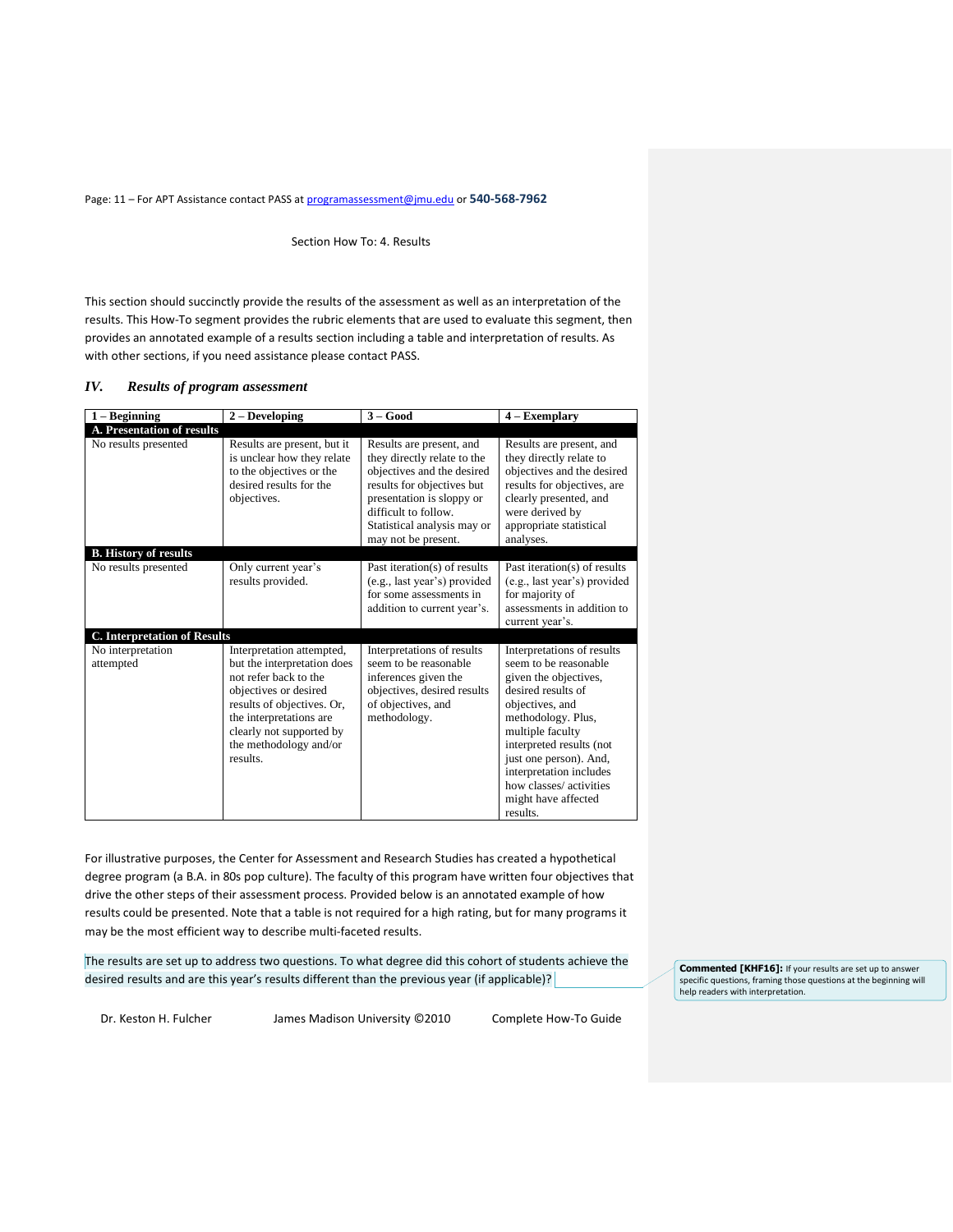Page: 12 – For APT Assistance contact PASS at [programassessment@jmu.edu](mailto:programassessment@jmu.edu) or **540-568-7962**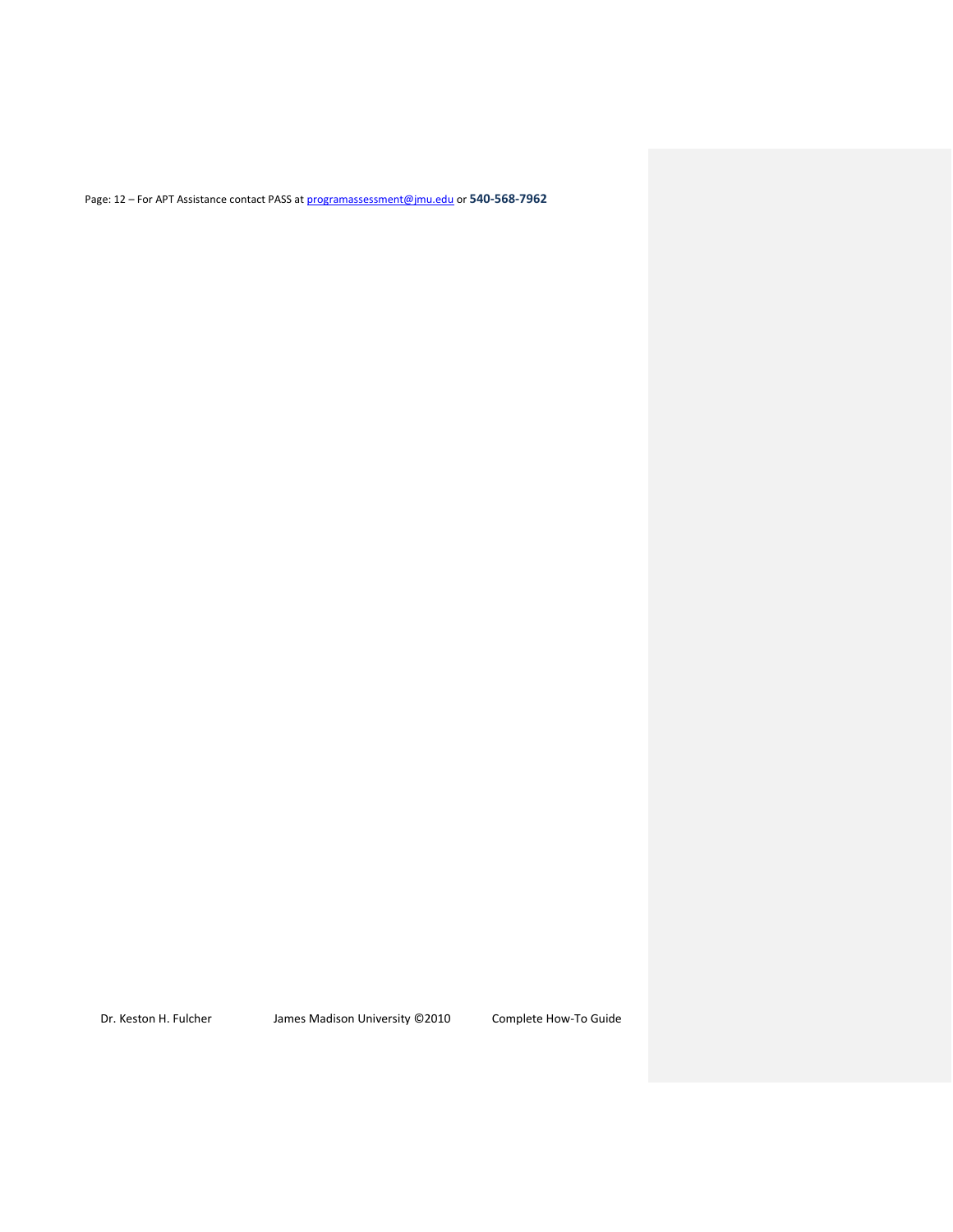### Page: 13 – For APT Assistance contact PASS at [programassessment@jmu.edu](mailto:programassessment@jmu.edu) or **540-568-7962**

| Scale or                                                                                                      | Corresponding                                                                                | 2008    | 2009      | *2010            | <b>Desired</b> | **2010     |  |
|---------------------------------------------------------------------------------------------------------------|----------------------------------------------------------------------------------------------|---------|-----------|------------------|----------------|------------|--|
| Subscale                                                                                                      | Objective(s)                                                                                 | Results | Results   | Results          | Result         | Different  |  |
|                                                                                                               |                                                                                              | Mean    | Mean      | Mean (sd)        | 2010           | from 2009? |  |
|                                                                                                               |                                                                                              |         |           |                  |                |            |  |
|                                                                                                               | <b>GRADUATION TEST (n = 91): Subscales Scored in Percent Correct</b>                         |         |           |                  |                |            |  |
| Identification                                                                                                | $\mathbf{1}$                                                                                 | 76      | 81        | 79 ( $s = 8.2$ ) | 80%            | no         |  |
| Methods                                                                                                       | $\overline{2}$                                                                               | 62      | 60        | 68 (11.3)        | 65%            | higher     |  |
|                                                                                                               | Writing Rubric (n = 25): $1$ = Beginning; $2$ = Developing; $3$ = Competent; $4$ = Advanced  |         |           |                  |                |            |  |
|                                                                                                               |                                                                                              |         |           |                  |                |            |  |
| Complexity                                                                                                    | 3                                                                                            | n/a     | 3.2       | 3.1(.53)         | 3              | no         |  |
| <b>Style</b>                                                                                                  | $\overline{3}$                                                                               | n/a     | 3         | 2.9(.62)         | 3              | no         |  |
| Usage &                                                                                                       | 3                                                                                            | n/a     | 3.4       | 3.2(.58)         | 3              | no         |  |
| <b>Mechanics</b>                                                                                              |                                                                                              |         |           |                  |                |            |  |
| Organization                                                                                                  | $\overline{3}$                                                                               | n/a     | 3.1       | 3.0(0.49)        | 3              | no         |  |
| References                                                                                                    | $\overline{3}$                                                                               | n/a     | 2.7       | $2.6$ (.75)      | 3              | no         |  |
|                                                                                                               | Oral Communication Rubric (n=25) 1 = unsatisfactory, 2 = emerging, 3 = competent, 4 = highly |         |           |                  |                |            |  |
|                                                                                                               |                                                                                              |         | competent |                  |                |            |  |
| Delivery Skills                                                                                               | 4                                                                                            | n/a     | n/a       | 3.3(.42)         | 3              | n/a        |  |
| Introduction                                                                                                  | 4                                                                                            | n/a     | n/a       | 2.8(.55)         | 3              | n/a        |  |
| Body                                                                                                          | 4                                                                                            | n/a     | n/a       | 3.4(.38)         | 3              | n/a        |  |
| Conclusion                                                                                                    | 4                                                                                            | n/a     | n/a       | 2.8(.49)         | $\overline{3}$ | n/a        |  |
| Graduation Survey (n=91): 1 = no gain, 2 = small gain, 3 = moderate gain, 4 = large gain, 5 = tremendous gain |                                                                                              |         |           |                  |                |            |  |
| Identification                                                                                                | $\mathbf{1}$                                                                                 | 4.4     | 4.2       | 4.4(0.38)        | 3              | no         |  |
| Methodology                                                                                                   | $\overline{2}$                                                                               | 3.3     | 3.4       | 3.9(0.42)        | 3              | higher     |  |
| Writing                                                                                                       | 3                                                                                            | 3.1     | 3.2       | 3.2(.57)         | 3              | no         |  |
| Oral Comm                                                                                                     | 4                                                                                            | 2.7     | 2.6       | 2.6(.8)          | 3              | no         |  |
|                                                                                                               |                                                                                              |         |           |                  |                |            |  |

**Commented [KHF17]:** Element 4A. Make the connection between objectives and results explicit.

**Commented [KHF18]:** Element 4B. Current results are presented with previous results. Current results and the previous year's results for most objectives is Exemplary.

**Commented [KHF19]:** By juxtaposing the current results with the desired results, one can quickly ascertain the degree to which an objective was accomplished.

**Commented [KHF20]:** If possible, provide scale from which scores are obtained. Greatly enhances interpretation.

\*The green color coding represents the degree to which the observed results were better than the desired result (the darker green, the better). The red coding is the degree worse than desired.

\*\*Based off of independent t-tests, using p < .01 as significance level (lower alpha due to multiple comparisons).

**Commented [KHF21]:** Color coding results is, of course, not required but can quickly draw the reader's attention to salient findings. By using different shadings, one can convey that achieving desired results is a matter of degree.

**Commented [KHF22]:** Element 4A. When appropriate, using statistics will help determine if differences are due to chance or reproducible.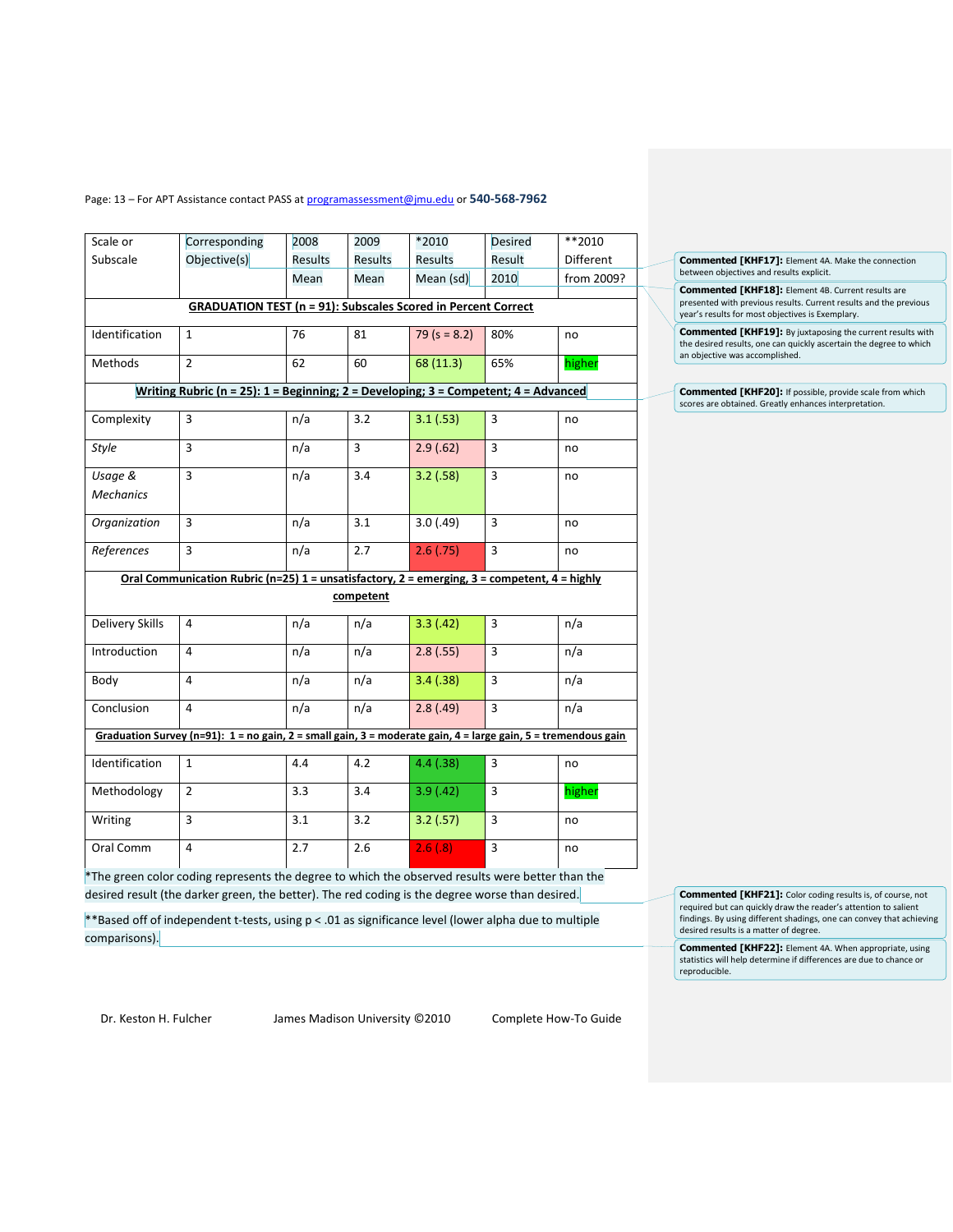#### Page: 14 – For APT Assistance contact PASS at [programassessment@jmu.edu](mailto:programassessment@jmu.edu) or **540-568-7962**

*Interpretation:* Multiple faculty members discussed and interpreted the assessment results at a program meeting (see Dissemination). On most scales or subscales our students' scores either surpassed or approached the desired results. FYI: We consider light red, light green, or white as approximately hitting the target. Nevertheless, a few results are noteworthy. On the positive side, the subscore for methodology (associated with objective 2) was higher than last year's score and exceeded our expectations for desired results. Furthermore, our students' scores on the methodology section of the graduate survey also surpassed our expectations and were statistically significantly better than 2009's results. Given that this cohort was the first to receive a more deliberate and intensive curriculum on methodology (i.e, extra emphasis in several courses), these results may indicate that this new curriculum is more effective than earlier iterations.

Regarding weaknesses, it appears that students' scores, on average, are rated below competent in using references in their papers (a component of the 3<sup>rd</sup> objective). This interpretation is reinforced given that the relatively low scores have been observed over two cohorts. According to the faculty who rated the papers, errors in citations were fairly common. Specifically, students failed to use the correct punctuation within citations and the citations within text often seemed forced.

Additionally, performance on the oral communication assessment (corresponding to objective 4) appears to be an area of weakness. The introduction and conclusion sections of the capstone presentation were rated slightly below competent, and students reported that they made the least improvement in this area. Furthermore, one has to question the meaning of the ratings associated with the rubric. As stated in the methodology section, the reliability of the oral comm ratings was poor.

**Commented [KHF23]:** Note that it is NOT necessary to interpret every result in detail. Rather, summarize and provide analysis of the salient findings.

**Commented [KHF24]:** Indicate the positive findings from the assessment, even if they are just relative positives.

**Commented [KHF25]:** Element 4C. Note that the objectives are consistently referenced in the interpretation.

**Commented [KHF26]:** Element 4C. Note how the curriculum is integrated into the interpretation.

**Commented [KHF27]:** Procuring feedback from several faculty on the results can help support (or raise skepticism) about the findings from the assessment. Either way, it is important to the interpretation.

**Commented [KHF28]:** Often the interpretation of results is hindered by problems in the methodology. You do not need to identify every flaw, but comment on the most critical areas of the assessment process that should be improved.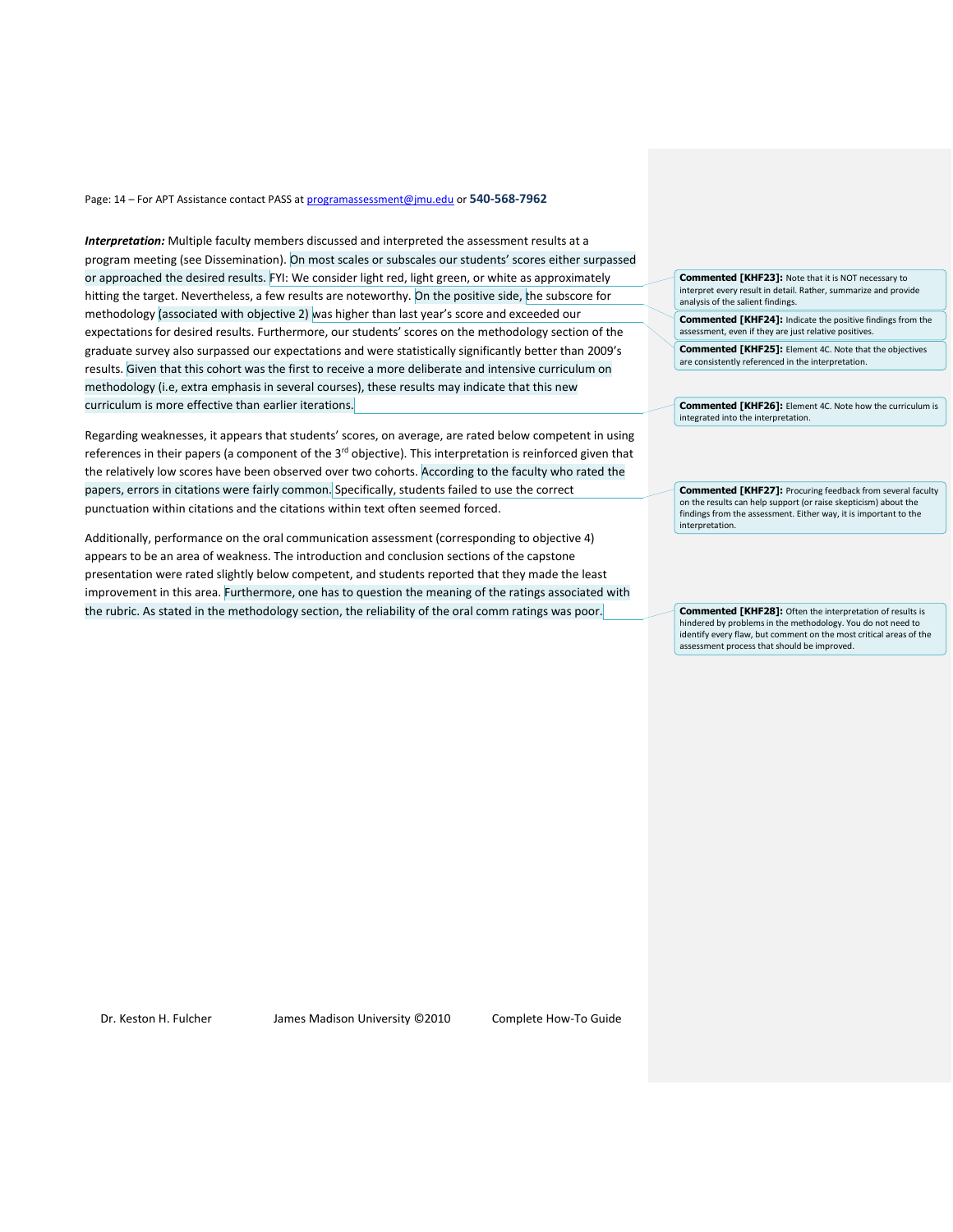Page: 15 – For APT Assistance contact PASS at [programassessment@jmu.edu](mailto:programassessment@jmu.edu) or **540-568-7962**

Section How To: 5. Dissemination

Element V of the Assessment Progress Template Evaluation Rubric (below) is perhaps the simplest to write up. Nevertheless, it represents a critical component to the assessment process: how results are shared with stakeholders. Below is the rubric element associated with this section followed by an annotated example.

## *V. Documents how results are shared with faculty/stakeholders*

| $1 -$ Beginning                                               | $2 - Developing$          | $3 - Good$              | $4 -$ Exemplary          |  |  |  |  |
|---------------------------------------------------------------|---------------------------|-------------------------|--------------------------|--|--|--|--|
| 5. Documents how results are shared with faculty/stakeholders |                           |                         |                          |  |  |  |  |
| No evidence of                                                | Information provided to   | Information provided to | Information provided to  |  |  |  |  |
| communication                                                 | limited number of faculty | all faculty, mode (e.g. | all faculty, mode and    |  |  |  |  |
|                                                               | or communication process  | program meetings, e-    | details of communication |  |  |  |  |
|                                                               | unclear.                  | mails) and details of   | clear. In addition.      |  |  |  |  |
|                                                               |                           | communication clear.    | information shared with  |  |  |  |  |
|                                                               |                           |                         | others such as advisory  |  |  |  |  |
|                                                               |                           |                         | committees, other        |  |  |  |  |
|                                                               |                           |                         | stakeholders, or to      |  |  |  |  |
|                                                               |                           |                         | conference attendees.    |  |  |  |  |

The results included in this APT are shared with all program faculty at the end-of-the-year program meeting. At which time, the program assessment coordinator highlights the strengths and weaknesses and elicits the rest of the faculty for additional details that would facilitate interpretation. Next, based on our interpretation of the results, we identify actions to take in the upcoming year to improve the program and, if necessary, to improve components of the assessment process.

When the final APT is compiled, we submit via e-mail copies to all of the faculty and our program advisory board, which includes a student representative. Finally, we typically make two or three presentations on assessment at conferences. In 2009-2010, we made two such presentations at the Virginia Assessment Group and at the National Association for Pop Culture Conference.

**Commented [KHF29]:** If a program provided this level of detail, it would receive a 3 "Good." All faculty are included and the dissemination process is clear.

**Commented [KHF30]:** Sharing assessment information with other relevant stakeholders bumps this section up to a 4 "Exemplary."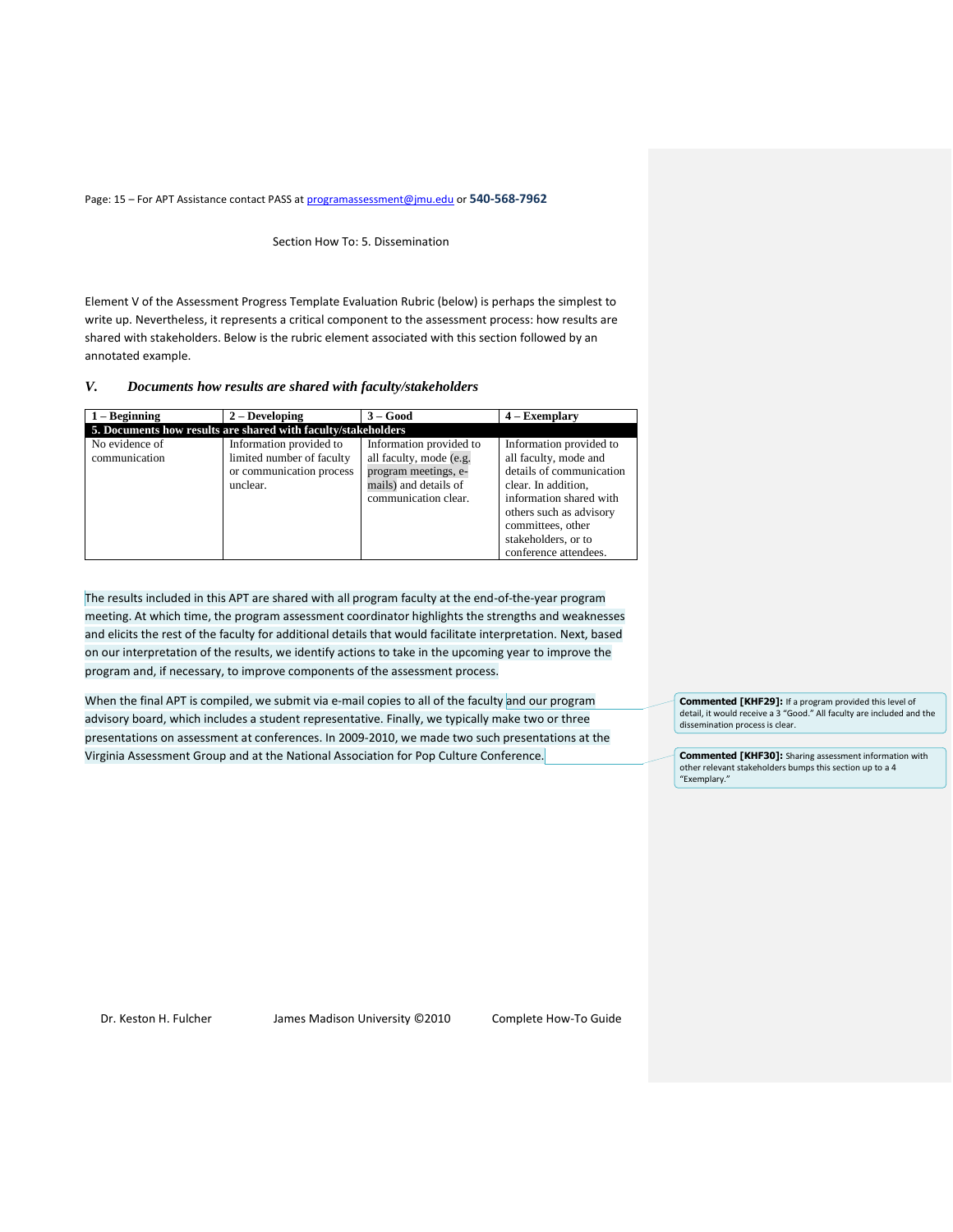Page: 16 – For APT Assistance contact PASS at [programassessment@jmu.edu](mailto:programassessment@jmu.edu) or **540-568-7962**

## Section How To: 6. Use of Results

The most important purpose for assessment is to inform a program's strategy to improve. This section allows programs to explain how they have used results to inform improvement, the most important purpose for assessment. In addition, it allows programs to indicate how they have or will improve their assessment processes. Below are the rubric elements associated with this section followed by an annotated hypothetical example.

| VI. |  |  | Documents the use of results for improvement |
|-----|--|--|----------------------------------------------|
|-----|--|--|----------------------------------------------|

| $1 -$ Beginning                                                                    | $2 - Developing$ | $3 - Good$          | 4 – Exemplary       | Cusp of               | <b>National</b>       |  |  |  |  |
|------------------------------------------------------------------------------------|------------------|---------------------|---------------------|-----------------------|-----------------------|--|--|--|--|
|                                                                                    |                  |                     |                     | <b>National Model</b> | <b>Model for</b>      |  |  |  |  |
|                                                                                    |                  |                     |                     | for Learning          | Learning              |  |  |  |  |
|                                                                                    |                  |                     |                     | Improvement           | Improvement           |  |  |  |  |
| 6. Documents the use of results for improvement                                    |                  |                     |                     |                       |                       |  |  |  |  |
| A. Program modification and improvement regarding student learning and development |                  |                     |                     |                       |                       |  |  |  |  |
| No mention of                                                                      | Examples of      | Examples of         | Examples of         | Evidence, from        | Strong                |  |  |  |  |
| any                                                                                | modifications    | modifications. (or  | modifications (or   | direct measures,      | evidence.             |  |  |  |  |
| modifications.                                                                     | documented but   | plans to modify)    | plans to modify)    | suggesting            | from direct           |  |  |  |  |
|                                                                                    | the link between | documented and      | documented and      | learning              | measures,             |  |  |  |  |
|                                                                                    | them and the     | directly related to | directly related to | improvement           | supporting            |  |  |  |  |
|                                                                                    | assessment       | findings of         | findings of         | due to program        | substantive           |  |  |  |  |
|                                                                                    | findings is not  | assessment.         | assessment.         | modifications.        | learning              |  |  |  |  |
| clear.                                                                             |                  | However, the        | These               | This program          | improvement           |  |  |  |  |
|                                                                                    |                  | modifications       | modifications are   | responded to          | due to                |  |  |  |  |
|                                                                                    |                  | lack specificity.   | very specific       | previous              | program               |  |  |  |  |
|                                                                                    |                  |                     | (e.g., approximate  | assessment            | modifications.        |  |  |  |  |
|                                                                                    |                  |                     | dates of            | results, made         | This program          |  |  |  |  |
|                                                                                    |                  |                     | implementation      | curricular and/or     | responded to          |  |  |  |  |
|                                                                                    |                  |                     | and where in        | pedagogical           | previous              |  |  |  |  |
|                                                                                    |                  |                     | curriculum they     | modifications,        | assessment            |  |  |  |  |
|                                                                                    |                  |                     | will occur.)        | RE-assessed, and      | results, made         |  |  |  |  |
|                                                                                    |                  |                     |                     | found that            | curricular            |  |  |  |  |
|                                                                                    |                  |                     |                     | student learning      | and/or                |  |  |  |  |
|                                                                                    |                  |                     |                     | improved. Lack        | pedagogical           |  |  |  |  |
|                                                                                    |                  |                     |                     | of clarity            | modifications.        |  |  |  |  |
|                                                                                    |                  |                     |                     | regarding the         | RE-assessed,          |  |  |  |  |
|                                                                                    |                  |                     |                     | interventions or      | and found that        |  |  |  |  |
|                                                                                    |                  |                     |                     | methodological        | student               |  |  |  |  |
|                                                                                    |                  |                     |                     | issues                | learning              |  |  |  |  |
|                                                                                    |                  |                     |                     | (unrepresentative     | improved.             |  |  |  |  |
|                                                                                    |                  |                     |                     | sampling,             | The rationale         |  |  |  |  |
|                                                                                    |                  |                     |                     | concerns              | and                   |  |  |  |  |
|                                                                                    |                  |                     |                     | regarding<br>student  | explanation of<br>the |  |  |  |  |
|                                                                                    |                  |                     |                     | motivation, etc.)     | modifications         |  |  |  |  |
|                                                                                    |                  |                     |                     | leave legitimate      | leading to the        |  |  |  |  |
|                                                                                    |                  |                     |                     | questions             | change are            |  |  |  |  |
|                                                                                    |                  |                     |                     | regarding the         | clearly laid          |  |  |  |  |
|                                                                                    |                  |                     |                     | improvement           | out.                  |  |  |  |  |
|                                                                                    |                  |                     |                     | interpretation.       | The                   |  |  |  |  |
|                                                                                    |                  |                     |                     |                       | methodology           |  |  |  |  |
|                                                                                    |                  |                     |                     |                       | is of sufficient      |  |  |  |  |
|                                                                                    |                  |                     |                     |                       | strength that         |  |  |  |  |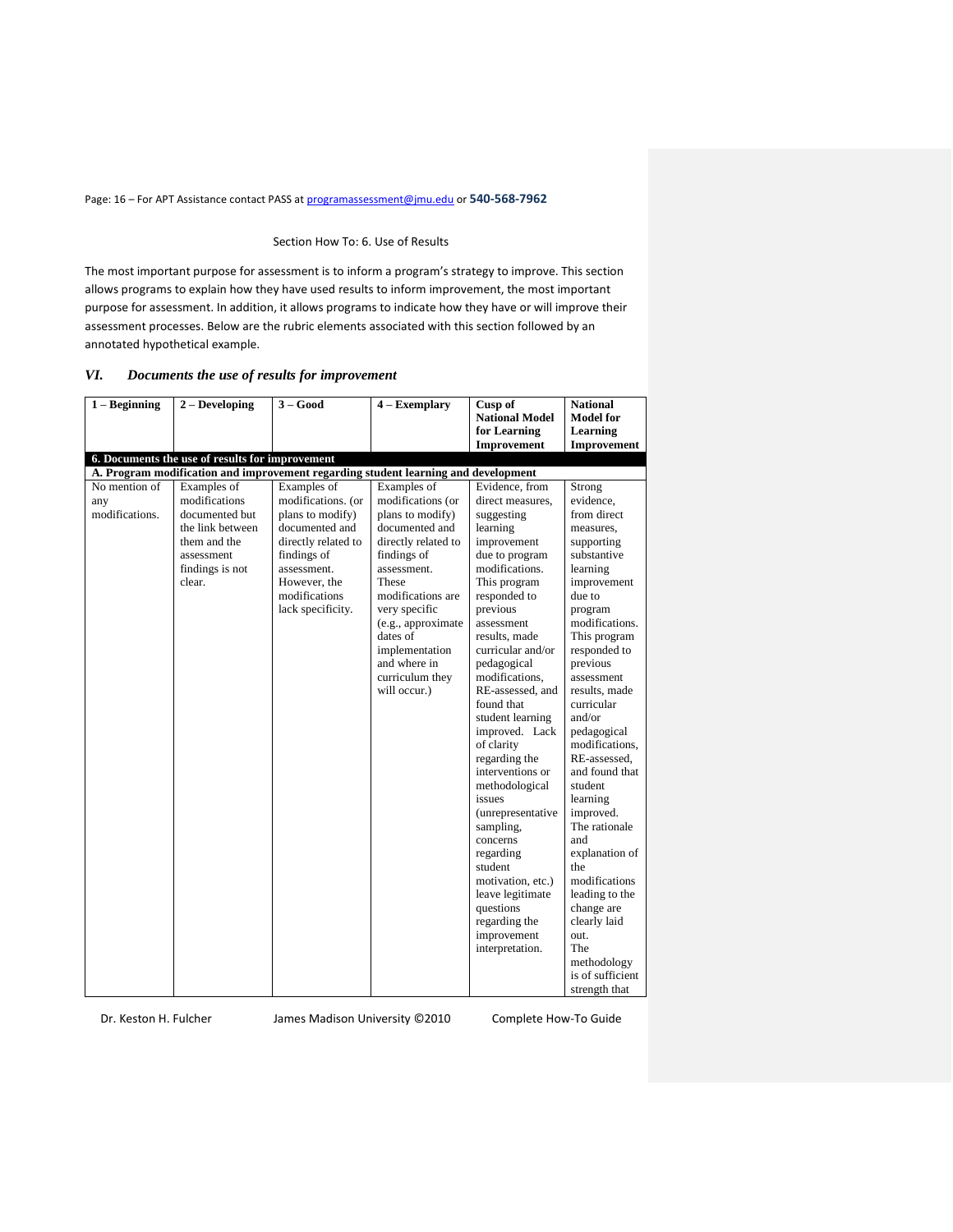## Page: 17 – For APT Assistance contact PASS at [programassessment@jmu.edu](mailto:programassessment@jmu.edu) or **540-568-7962**

|                                                                                        |                                                                                                                                                                                                                                  |                                                                                                                                                                                                                     |                                                                                                                                                                                                                                                                                                                                    |     | most<br>reasonable<br>alternative<br>hypotheses<br>can be ruled<br>out $(e.g.,$<br>sampling<br>concerns,<br>validity issues<br>with<br>instrument or<br>student<br>motivation).<br>In essence,<br>the<br>improvement<br>interpretation<br>can withstand<br>reasonable<br>critique from<br>faculty,<br>curriculum<br>experts,<br>assessment<br>experts, and<br>external<br>stakeholders. |
|----------------------------------------------------------------------------------------|----------------------------------------------------------------------------------------------------------------------------------------------------------------------------------------------------------------------------------|---------------------------------------------------------------------------------------------------------------------------------------------------------------------------------------------------------------------|------------------------------------------------------------------------------------------------------------------------------------------------------------------------------------------------------------------------------------------------------------------------------------------------------------------------------------|-----|-----------------------------------------------------------------------------------------------------------------------------------------------------------------------------------------------------------------------------------------------------------------------------------------------------------------------------------------------------------------------------------------|
|                                                                                        |                                                                                                                                                                                                                                  |                                                                                                                                                                                                                     |                                                                                                                                                                                                                                                                                                                                    |     |                                                                                                                                                                                                                                                                                                                                                                                         |
| No mention of                                                                          | <b>B.</b> Improvement of assessment process<br>Some critical                                                                                                                                                                     | Critical                                                                                                                                                                                                            | Critical                                                                                                                                                                                                                                                                                                                           | N/A | N/A                                                                                                                                                                                                                                                                                                                                                                                     |
| how this<br>iteration of<br>assessment is<br>improved from<br>past<br>administrations. | evaluation of past<br>and current<br>assessment,<br>including<br>acknowledgement<br>of flaws, but no<br>evidence of<br>improving upon<br>past assessment<br>or making plans<br>to improve<br>assessment in<br>future iterations. | evaluation of past<br>and current<br>assessment,<br>including<br>acknowledgement<br>of flaws; Plus<br>evidence of some<br>moderate<br>revision, or<br>general plans for<br>improvement of<br>assessment<br>process. | evaluation of past<br>and current<br>assessment,<br>including<br>acknowledgement<br>of flaws; both<br>present<br>improvements<br>and intended<br>improvements are<br>provided; for<br>both, specific<br>details are given.<br>Either present<br>improvements or<br>intended<br>improvements<br>must encompass<br>a major revision. |     |                                                                                                                                                                                                                                                                                                                                                                                         |

Regarding using the results for improvement, we would again like to reiterate the improvement on objective 2 (methodology) we observed on both the graduation test and the graduate survey. We